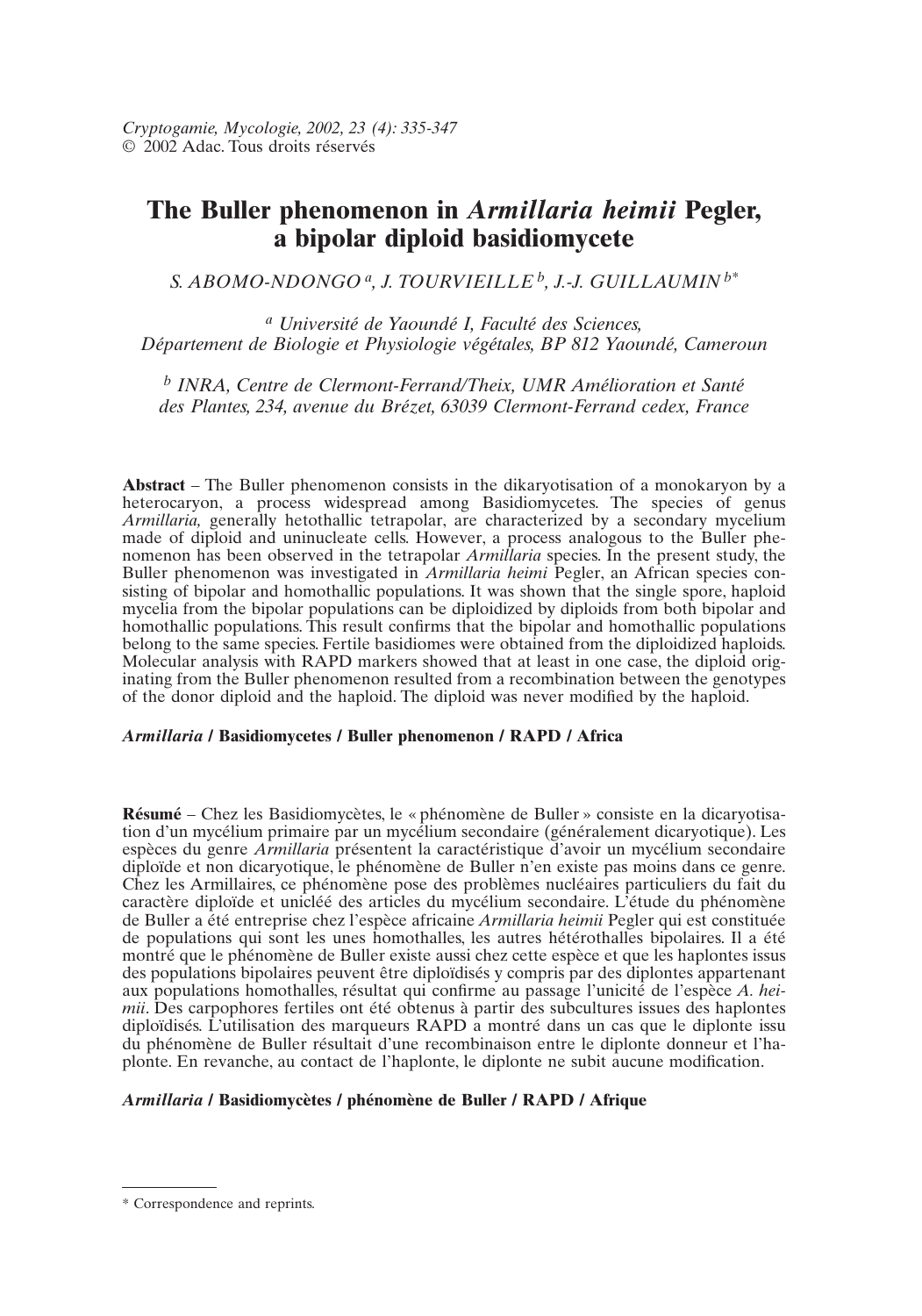#### **INTRODUCTION**

The Buller phenomenon consists in a mating between a monokaryon and a heterokaryon, resulting in the transformation of the monokaryon into a heterokaryon (Raper 1966). The Buller phenomenon exists only in Basidiomycetes, it was discovered by Buller (1931) and named "Buller phenomenon" by Quintanilha (1937).

In a typical Basidiomycete, the secondary mycelium is heterokaryotic, with two types of complementary nuclei, associated by pairs (dikaryons) in each cell or distributed by chance among multinucleate cells. Several processes can explain the Buller phenomenon: (i) one of the two types of nuclei of the heterokaryotic mycelium migrates into the mycelium of the homokaryon and associates with the native nuclei, (ii) a dikaryon from the donor migrates into the homokaryon and replaces the native nuclei ("Rawitscher's scheme"), (iii) recombination takes place between the two nuclei of the donor to give rise to recombined nuclei which associate with the nuclei of the receptor. Quintanilha (1937) and Papazian (1950) showed that the first situation is by far the most common, but that the other two can also be observed.

The species of genus *Armillaria* are unique among Basidiomycetes because the secondary mycelium is diploid, with uninucleate cells. First postulated by Hintikka (1973), the diploid state of the nuclei of *Armillaria* spp. has been demonstrated by several lines of evidence: (i) direct measurement of DNA content (Franklin et al. 1983, Peabody and Peabody 1985), (ii) mating of auxotrophic haploid mutants giving rise to a prototrophic secondary mycelium subcultured from a single nucleus (Anderson and Ullrich 1982), (iii) reconstruction of the complete sexual cycle in the laboratory with obtention of four mating types from a basidiome coming from a single nucleus originating from an artificial mating between two haploids (Guillaumin 1986).

Korhonen (1978) and Anderson and Ullrich (1982) showed that a process analogous to the Buller phenomenon exists in the tetrapolar *Armillaria* species, though the donor mycelium is diploid; when a homokaryon is paired with a diploid of the same species, the growing peripheral parts of the homokaryon change their morphology after about fifteen days and, when subcultured, they appear made of diploid nuclei. The process is so regular that it was at the base of a routine method for identification of the tetrapolar *Armillaria* species (Guillaumin and Berthelay 1981): an unknown diploid culture successively paired with haploid testers of different *Armillaria* species will diploidize the testers belonging to only one species and will show incompatible reactions with the others.

The nuclear significance of the Buller phenomenon in *Armillaria* species was investigated using different types of markers: mating type alleles (Guillaumin 1986), isozymes (Rizzo and Harrington 1992, Rizzo and May 1994), RFLP markers (Carvalho *et al.* 1995). All these studies led to the same conclusions: in a large majority of cases, the nuclei of the "diploidized haploid" which were analysed were found identical to those of the donor diploid (the analogous of the "Rawitscher's scheme"). However, in a few cases, an association of the markers from the diploid and the haploid was found in the diploidized haploid, involving recombination. In addition, Carvalho *et al.* (1995) showed that the mitochondria of the diploidized haploid were the same as those of the haploid, proving that only the nuclei of the diploid had migrated.

Although tetrapolar heterothallism is the rule among *Armillaria* species from the temperate zones, two temperate taxa were found homothallic: *Armillaria*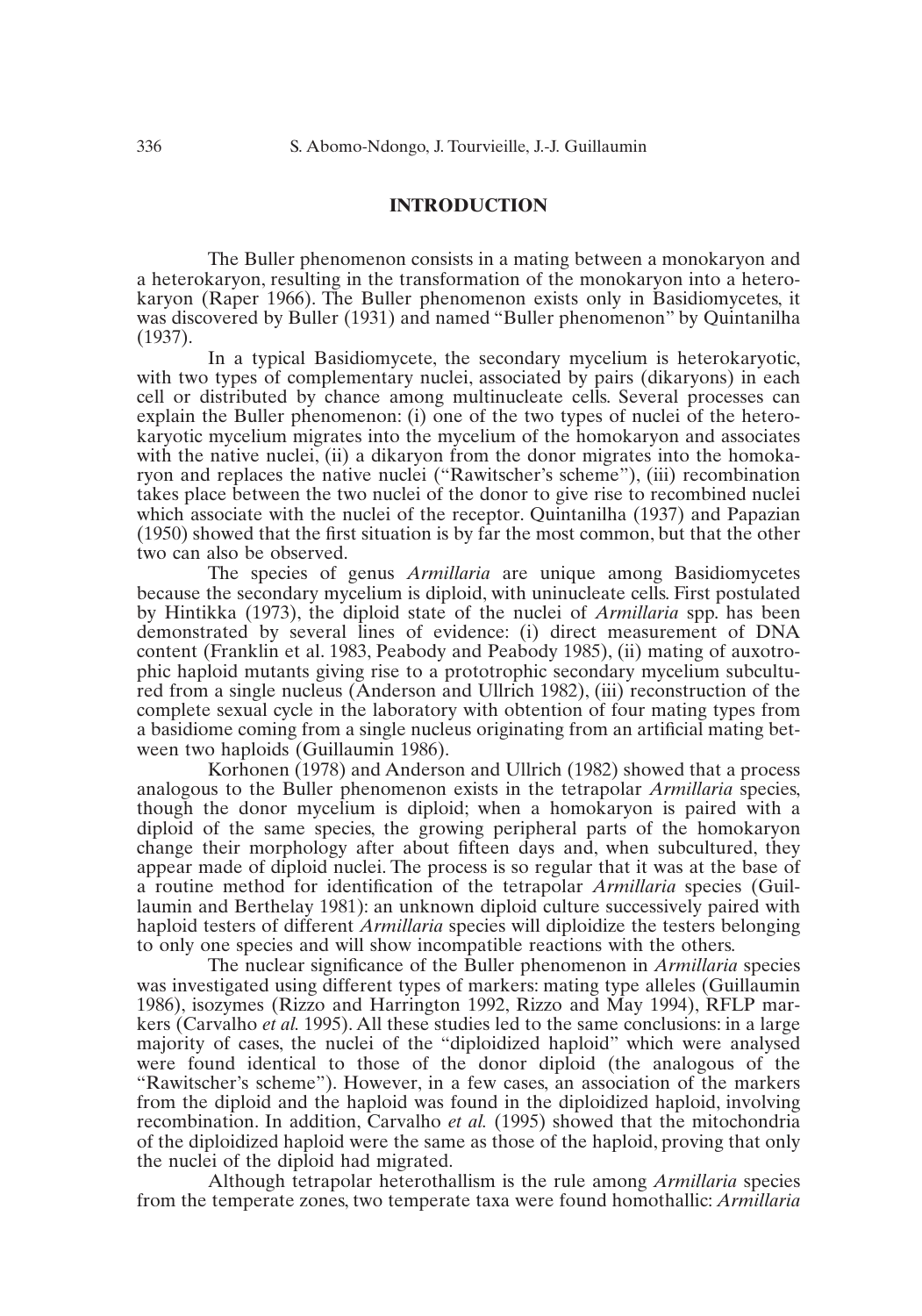

Fig. 1. Buller phenomenon between a haploid from Cameroon and a diploid from Gabon. **A.** Control culture of the haploid CA1-5. **B.** Transformation of CA1-5 (left side of the dish) by pairing with the diploid G9 (right side of the dish, not modified). **C.** Control culture of the diploid G9.

*Phénomène de Buller entre un haplonte du Cameroun et un diplonte du Gabon. A. Culture témoin de l'haplonte CA1-5. B. Transformation de l'haplonte CA1-5 (à gauche) par appariement avec le diplonte G9 (à droite, non modifié).C. Culture témoin du diplonte G9.*

*ectypa* (Fr.) Lamoure (Zolciak *et al.* 1996) and *Armillaria mellea* ssp. *nipponica* Cha and Igarashi (Cha and Igarashi 1995). Among the tropical taxa, *Armillaria puiggarii* Speggazini and *A. mellea* ssp*. africana* were found homothallic (Abomo-Ndongo *et al.* 1997), it was ulteriorly demonstrated that the latter is just a clone of *A. mellea* ssp. *nipponica* (Ota *et al.* 2000).

The situation is more complex as concerns *Armillaria heimii* Pegler, a widespread and highly variable African species (Mohammed and Guillaumin 1993): some populations of this species were found homothallic while others were heterothallic and bipolar (Abomo-Ndongo *et al.* 1997): up to now, *A. heimii* is the only taxon within genus *Armillaria* for which a bipolar (unifactorial) pattern was demonstrated. Bipolar populations were found in Cameroon, Ivory Coast, Liberia, Gabon and Kenya while homothallic populations were reported from the Congo, Zimbabwe, Malawi, Zambia, South Africa, Tanzania, Kenya, Madagascar and La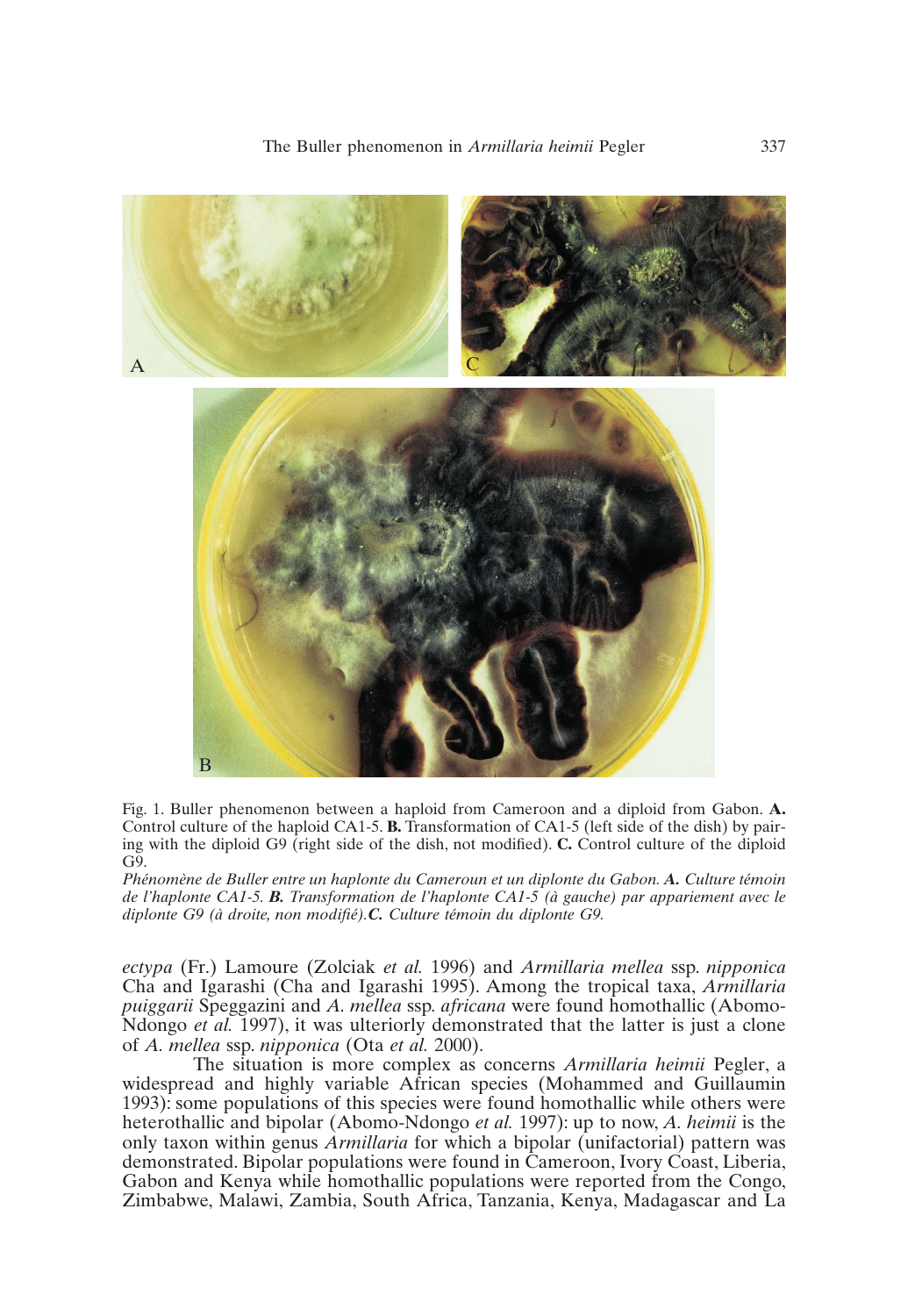Réunion (Mohammed and Guillaumin 1993). These two sets of isolates were compatible with one another in somatic pairings while they were all somatically incompatible with the isolates of two other African *Armillaria* species (*A. mellea* ssp. *nipponica* and "SIG III", an unnamed taxon). This observation had led to consider them as belonging to the same species *Armillaria heimii* despite their different sexual patterns (Abomo-Ndongo and Guillaumin 1997).

The discovery of bipolar populations in an *Armillaria* species asked the question of the occurrence of the Buller phenomenon in these populations. In addition, as homothallic and bipolar populations coexist within the same species, it was also interesting to investigate the possibility of diploidization of a homokaryon (from a bipolar isolate) by a homothallic diploid. Such a possibility was demonstrated by Ainsworth *et al.* (1990) between outcrossing and non outcrossing populations of *Stereum hirsutum*. However, the secondary mycelium of *S. hirsutum* is multinucleate while it is diploid in *Armillaria heimii*.

We investigated the possibility to diploidize haploid mycelia from bipolar isolates of *A. heimii* by pairing with diploids belonging to bipolar or homothallic populations of the same species. Then we tried to obtain basidiomes from some of the diploids originating from these confrontations. In a third step, we tried to elucidate by molecular analysis (RAPD) the origin of the nuclei of three isolates originating from the diploidization of a haploid through the Buller phenomenon.

## **MATERIAL AND METHODS**

#### **Material**

All the *Armillaria* strains used in this study had been described previously by Abomo *et al.* (1997). They included the following:

\* Natural diploid isolates belonging to *Armillaria heimii*. Two were homothallic: U1 (Uganda) and C1 (Congo), others were heterothallic bipolar: CA1 (Cameroon), G2 (Gabon), G9 (Gabon) and K69 (Kenya).

\* Single spore isolates originating from basidiomes from the diploids CA1, G2 and K69 fruited in the laboratory. These single-spore isolates were fluffy and putatively haploid, for each of these two series, they were distributed between two mating types (bipolar pattern).

\* Synthetic diploid strains obtained from matings between the single spores from CA1, G2 or K69. Some matings were carried out between two compatible single spores from the same basidiome (sib-matings, ex:  $G2-3 \times G2-5$ ), others between single spores originating from different basidiomes (ex:  $G2-9 \times CA1-2$ ).

\* Diploids belonging to tropical *Armillaria* species other than *A. heimii*: K5 from Kenya, belonging to *A. mellea* ssp. *nipponica*, K10 from Kenya, belonging to "SIG III" and GUA, from La Guadeloupe, West Indies, belonging to *A. puiggarii* Speggazini.

For RAPD analysis, only three associations were used: the single spore, haploid isolate CA1-5 was paired with the three diploids G9 (Gabon), K69 (Kenya) and C1 (Congo) the first two being bipolar and C1 homothallic.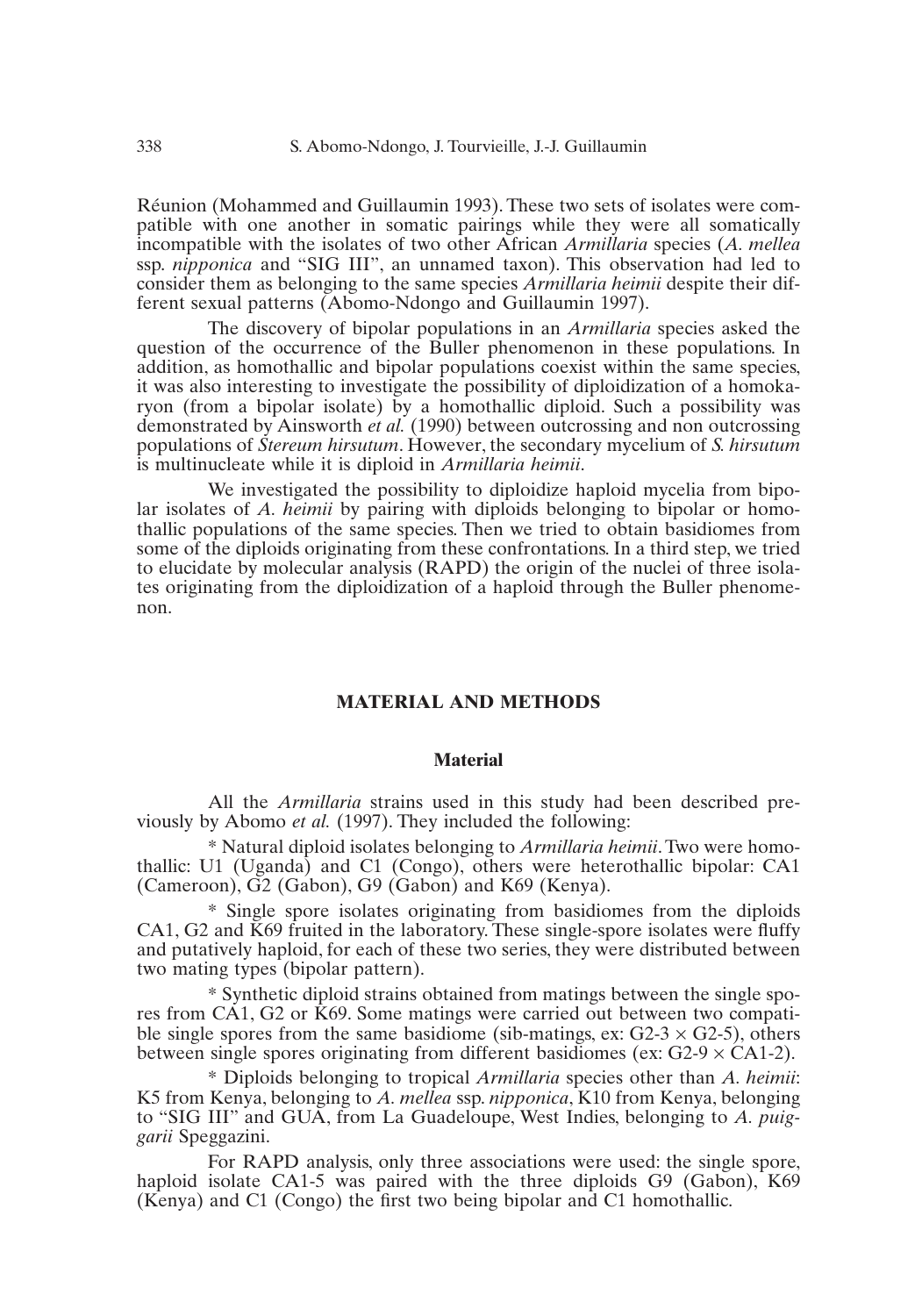#### **Methods**

#### **1) Matings between haploid and diploid isolates**

A piece of inoculum 40-50 mm<sup>3</sup> of a fluffy haploid mycelium was paired with a similar piece of inoculum from a crustose diploid isolate in a Petri dish on malt-agar medium (2% w/v malt extract and 1.5% w/v agar). These inoculums were taken from the margin of 3 week old cultures, they were placed side-by-side in the centre of the dish. The pairings (each repeated twice) were incubated at  $24 \pm 1$ °C in darkness. Separate cultures of the haploid and the diploid isolates were also grown as controls in other Petri dishes, on the same medium and in the same conditions. The cultures were observed for morphological changes after 16 days of growth, then after one month to confirm the results.

At the moment of the second observation, four subcultures were made from each of the two partners of each pairing, the cuttings being taken at the margin of the two colonies, as far as possible from the partner.

#### **2) Fruiting** *in vitro*

The ability for fruiting was tested for eight diploidized haploids according to the method described by Abomo-Ndongo et *al*. (1997): the isolates were grown in 250 ml erlenmeyers flasks on orange fragments with sterile water. During a preliminary incubation at 24° C in the dark, the medium was completely colonized by the mycelium and the rhizomorphs. Then during summer, the flasks were put on the benches of the laboratory, without controlling light or temperature, they fruited from September to December.

#### **3 ) Single spore isolation**

Single spore isolations were carried out as described by Guillaumin and Berthelay (1981).

## **4) RAPD analysis (Random amplification of Polymorphic DNAs)**

#### a) culture of the rhizomorphs "*subcorticalis*"

For each selected isolate, flat white rhizomorphs of the "*subcorticalis*" type were obtained according to the method described by Guillaumin, 1986: a sterilized fragment of orange surmounting a column of sterile water in a large glass tube  $300 \times 75$  mm was inoculated with a fresh culture of *A. heimii*. The fungus colonized the orange fragment, then initiated flat rhizomorphs growing downwards in the water column. These rhizomorphs were collected after one month and lyophilised.

#### b) DNA extraction

Total DNA was extracted according to the method described by Mohammed (1994), slightly modified: each lyophilised sample (10 to 20 mg) was put in an Eppendorf tube of 1,5 ml with 500  $\mu$ l of TES buffer (100 mM Tris Hcl pH 7.5, 10 mM EDTA, 2% SDS). The sample was ground with sterile sand. Then,  $\overline{5}$  µl proteinase K were added (20 µg/ml) and the sample was incubated for 1 h at 55-60°C, then 100 µl of CTAB 10%-NaCl were added (CTAB 10 g, NaCl 4.1 g, water qsq 100 ml). After an incubation of 10 mn at  $65^{\circ}$ C, DNA was extracted with 700 µl of a mixture chloroform/isoamylic alcohol (24:1)-SEVAG.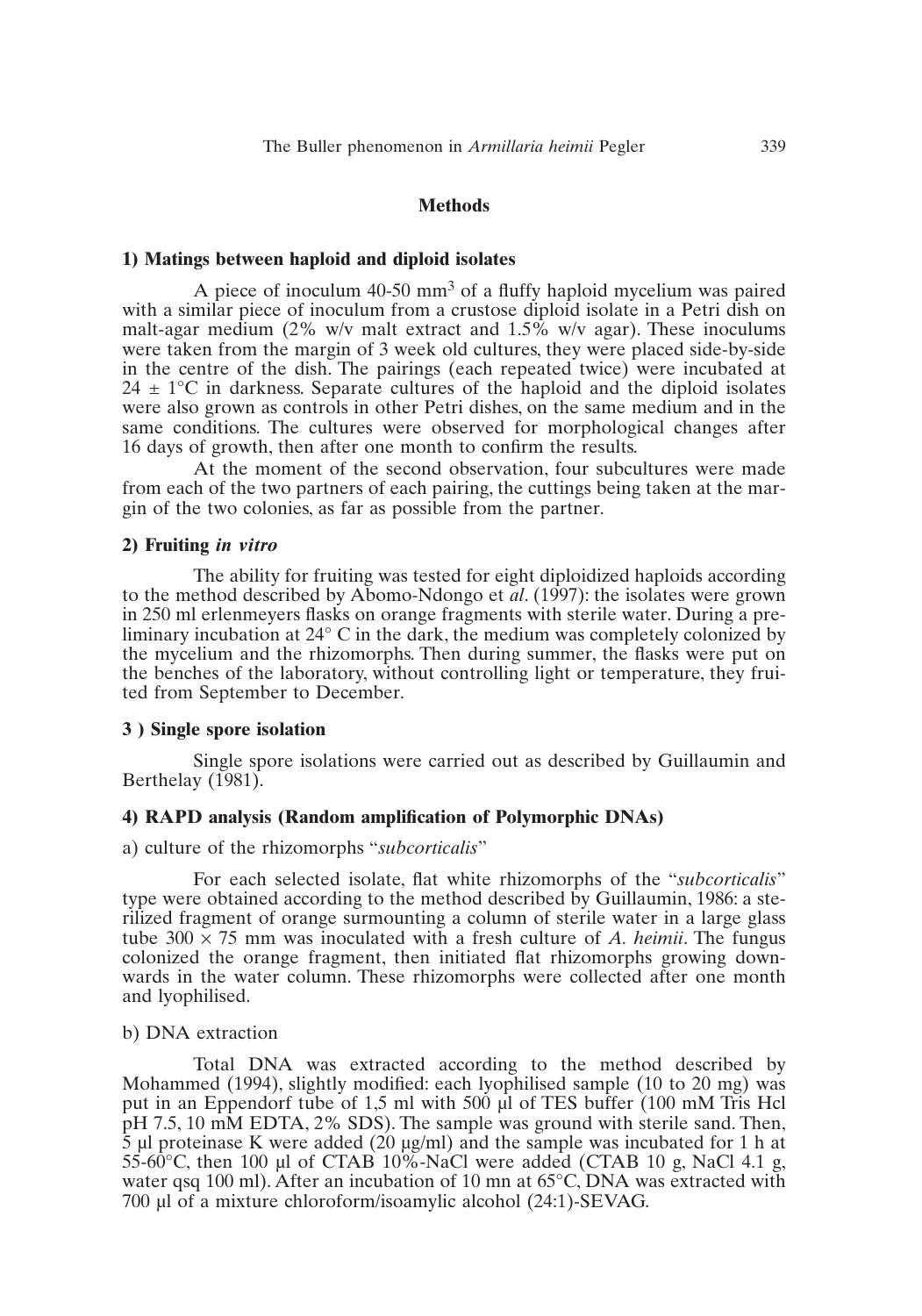After 30 mn at  $-20^{\circ}$ C, 10 mn centrifugation at 13 500 rpm led to a separation into two phases, the upper, aqueous phase was transfered to a new Eppendorf tube, DNA was precipitated with 1 ml of ethanol 70 % at  $-20^{\circ}$ C, dried and dissolved in 50 µl TE buffer. The optical density of each sample was measured with a spectrophometer at wavelength 260 nm. The samples ready for RAPD analysis were prepared by dilution so as to obtain about 60 ng of DNA in each test tube.

## c) RAPD test

The amplification reaction was conducted according to Williams *et al.* (1990), with slight modification, in a volume of 25  $\mu$ l with 10 mM Tris-HCl pH 9, 50 mM KCl, 1.5 mM MgCl<sub>2</sub>, 0.1% triton  $X_{100}$ , 0.2 mM of the primer; 0.5 unit of Taq-polymerase (Appligène) and about 60 ng of DNA.

Amplification was carried out in a 9600 Perkin Elmer Cetus thermal cycler as follows: initial denaturation for 5 mn at  $93^{\circ}$ C, then 40 cycles with three steps: denaturation 1 mn at 91°C, annealing 1 mn at 36°C, polymerisation 2 mn at 70 $^{\circ}$ C. The 40 cycles were followed by final extension for 5 mn at 70 $^{\circ}$ C.

Twenty-four different primers were tried: three of them R 25, R 28, UBC 31 had been selected by J. Anderson's team at the University of Toronto. These three primers had revealed a high variability among the isolates of *Armillaria* spp. (Smith et *al.* 1992, Guillaumin et *al.* 1996, Zolciak *et al.* 1997). The other 21 primers were from the kits of Operon Technology Co., they had revealed some variability in different groups of fungi.

## d) DNA electrophoresis

The amplified DNA was deposited on an agarose gel (1.4 % agarose) prepared in buffer TAE 1X (0.04 Triacetate, 0.001 EDTA). DNA migrated during 4 hours under 70 volts. DNA fragments were coloured with Ethidium bromide (0.5 g/l), observed under UV and photographied. The size of the fragments was evaluated by reference to a size scale (DNA ladder, Gibco BRL)

## **Results**

## **1) Evidence of Buller phenomenon**

## a) reactions observed

Three different reactions were observed (Table 1):

(i) the haploid isolate, initially fluffy and white, became brown and crustose on the major part of its surface. However it remained clearly distinct from the diploid although the latter showed also a flat, brown and crustose morphology which had not been modified by the pairing with the haploid.

These putatively diploidized haploids were subcultured (four explants per colony) and the subcultures were observed after 16 days. The pairing was considered as positive (+ in Table 1) when all four subcultures were crustose.

(ii) the haploid isolate was not modified and remained fluffy, the diploid also conserved its crustose morphology. The subcutures from the unmodified haploid were all fluffy and white. These reactions were regarded as negative (- in Table 1).

(iii) questionable reactions were observed, corresponding to two different situations: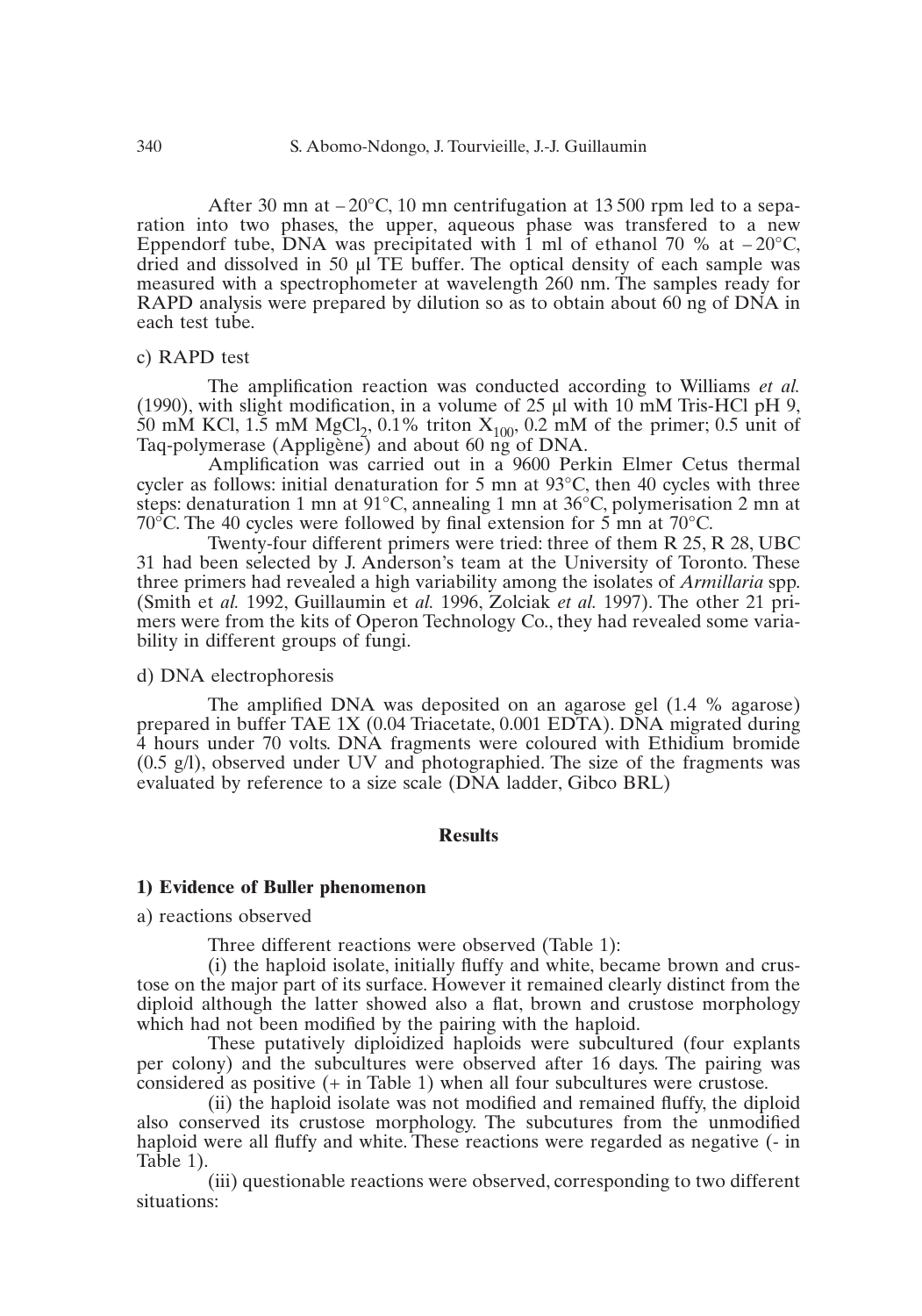Table 1. Buller phenomenon: pairings between haploids G2 (Gabon), CA1 (Cameroon) and several diploids of Armillaria.<br>Tableau 1. Phénomène de Buller: confrontations entre les haplontes G2 (Gabon) et CA1 (Cameroun) et divers Table 1. Buller phenomenon: pairings between haploids G2 (Gabon), CA1 (Cameroon) and several diploids of *Armillaria.*<br>Tableau 1. Phénomène de Buller: confrontations entre les haplontes G2 (Gabon) et CA1 (Cameroun) et dive

|                          |           |                          |               |               | Armillaria               |                                   | heimii        |                    | nsuas         | lato                |               |                                             | Armillaria spp |                |
|--------------------------|-----------|--------------------------|---------------|---------------|--------------------------|-----------------------------------|---------------|--------------------|---------------|---------------------|---------------|---------------------------------------------|----------------|----------------|
|                          |           |                          |               | Heterothallic |                          | bipolar                           | pattern       |                    |               | Homothallic pattern |               |                                             | A. mellea      | A. sp.         |
|                          |           | G2(1)                    |               |               |                          | CA1(1) K69(1) G9(1) G2-9xCA1-2(2) | G9-8xCA1-6(2) | $G2 - 3xG2 - 5(2)$ | G9-1xK69-1(2) | U1 <sub>(1)</sub>   | C1(1)         | A. puiggarii.   spp. nip.                   |                | (SIG III)      |
| Haploids from G2         |           |                          |               |               |                          |                                   |               |                    |               |                     |               |                                             |                |                |
| Mating-type 1            | $G2-1$    | $+$                      | Ŷ             | $\ddot{ }$    |                          | :                                 |               | 4                  | $^{+}_{+}$    | $\frac{+}{+}$       | $\frac{+}{+}$ | ֧֧֧֧֢ׅ֧֚֚֚֚֚֚֚֚֚֚֚֚֚֚֚֚֚֚֚֚֚֚֚֚֚֚֚֚֚֚֚֚֬֡֡֡ | :              | I              |
|                          | $G2-4$    | $\ddot{+}$               | $\ddot{ }$    | i             |                          | ć j                               |               | $\ddagger$         | $^{+}_{+}$    | :                   | $\frac{+}{+}$ | :                                           | i              | :              |
|                          |           |                          |               |               |                          |                                   |               |                    |               |                     |               |                                             |                |                |
| Mating-type 2 G2-2       |           | $\frac{+}{+}$            | :             | $\ddagger$    |                          | $\ddot{+}$                        |               | $\ddagger$         | $+$           | $^{+}_{+}$          | $\ddot{ }$    | í                                           | :              | :              |
|                          | $G2 - 10$ | $\ddagger$               | $\frac{+}{+}$ | ì             |                          | ÷                                 |               | :                  | $^{+}_{+}$    | $\ddagger$          | $\frac{+}{+}$ | i                                           | i              | I              |
|                          |           |                          |               |               |                          |                                   |               |                    |               |                     |               |                                             |                |                |
| <b>Haploids from CA1</b> |           |                          |               |               |                          |                                   |               |                    |               |                     |               |                                             |                |                |
| Mating-type 1            | $CA1-2$   | $\ddot{\phantom{0}}$     | م<br>+        | :             | $\ddot{+}$               |                                   | :             |                    |               | م .<br>+            | $\pmb{1}^+$   | :                                           | :              | $\mathbf{I}$   |
|                          | CA1-9     | $^\mathrm{+}_\mathrm{+}$ | $^{+}_{+}$    | $\ddagger$    | $\frac{+}{+}$            |                                   | $\ddot{+}$    |                    |               | $\frac{+}{+}$       | $\frac{+}{+}$ | :                                           | :              | i              |
|                          |           |                          |               |               |                          |                                   |               |                    |               |                     |               |                                             |                |                |
| Mating-type 2 CA1-5      |           | $+$                      | $\ddot{ }$    | $\ddot{ }$    | $^\mathrm{+}_\mathrm{+}$ |                                   | ۰<br>٠        |                    |               | $\frac{+}{+}$       | $\ddagger$    | :                                           | :              | :              |
|                          |           |                          | $\ddagger$    | زن            | $^{+}_{+}$               |                                   | $\ddot{ }$    |                    |               | $\ddagger$          | $\ddagger$    | :                                           | i              | $\ddot{\cdot}$ |
| (1) natural diploid      |           | (2) synthetic diploid.   |               |               |                          | .<br>.<br>.                       |               |                    |               |                     |               |                                             |                |                |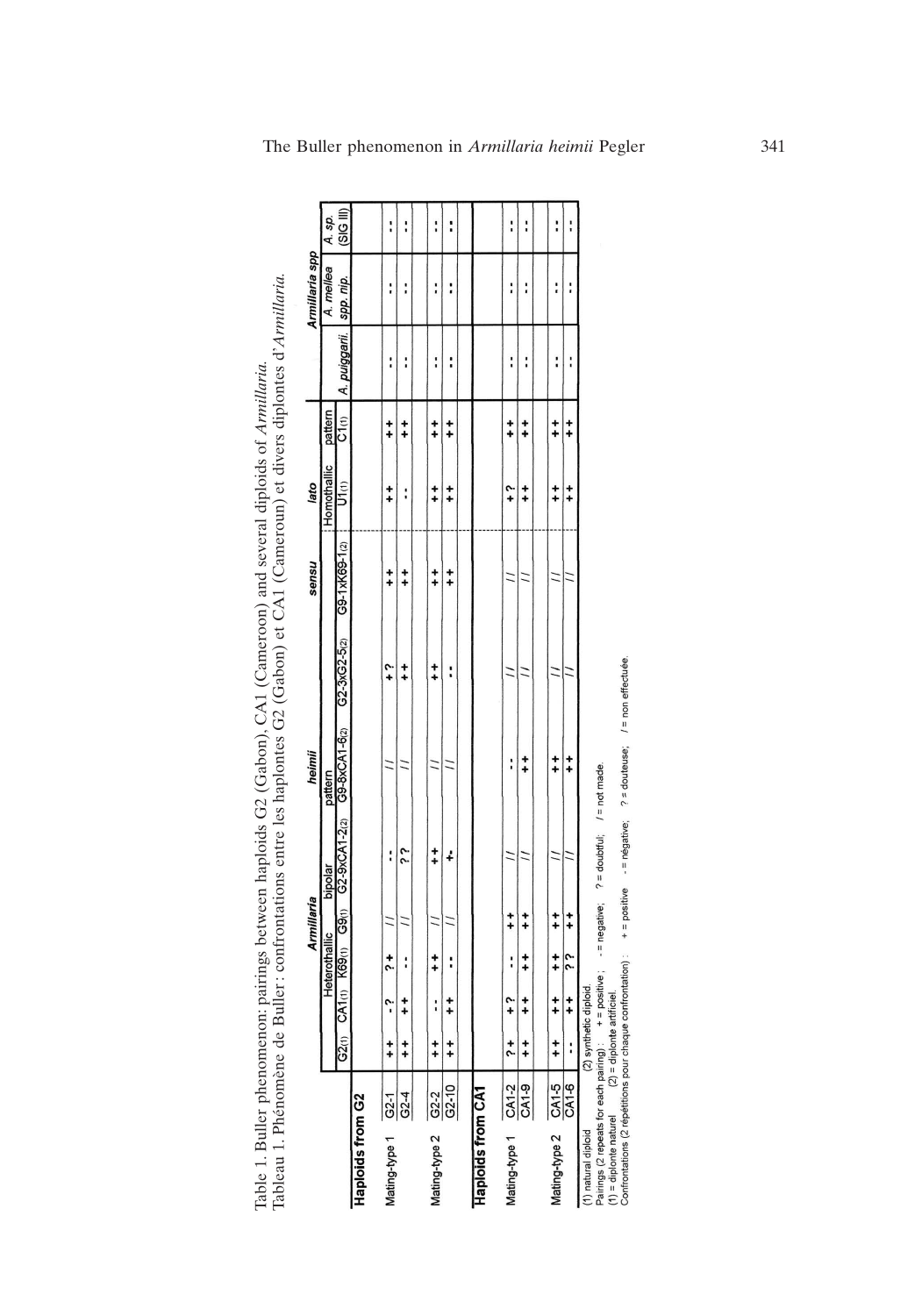– one of the two partners was rapidly invaded by the growth of the other, only one colony was present after one month.

– the limit between the colonies was unclear, often because rhizomorphs from one partner had merged with the other.

These reactions were considered as uncertain and noted (?) in Table 1. The pairings corresponding to positive reactions, but which had led to at least one fluffy subculture (out of four) were also noted (?).

Each association (haploid - diploid) was represented by two repeats.

b) results of mating with different types of diploids

The haploids G2-n belonging to the two mating-types of the G2 series, when mated with their natural parent (diploid G2), were diploidized in all cases. The result was the same when the haploids CA1-n were mated with their natural diploid parent CA1 (with the exception of one repeat of the mating CA1-2  $\times$  CA1).

Positive reactions were also generally obtained when the haploids were mated with other natural diploids with a bipolar heterothallic pattern (G2-n with CA1 and K69, CA1-n with G2, G9 and K69). However, some questionable and even negative results were also observed (Table 1).

The four haploids of the G2 series were also mated with three synthetic diploids obtained from the mating of two haploids and the four haploids of the series CA1 were mated with one such synthetic diploid. A majority of positive results were observed (Table 1).

When the haploids were mated with the two homothallic isolates C1 and U1, a large majority of positive results were obtained (Table 1).

The control matings with diploids belonging to different tropical *Armillaria* species *(A. puiggarii, A. mellea* ssp. *nipponicana, Armillaria* sp. or SIG III) gave negative results (Table 1). Moreover, black lines (typical of antagonistic reaction between incompatible *Armillaria* isolates) were observed in the confronting zone.

### **2) Fruiting** *in vitro* **of diploids originating from the Buller phenomenon**

Subcultures of the diploidized haploid of six positive haploid-diploids pairings were submitted to fruiting in the laboratory. These matings were as follows: CA1-5  $\times$  K69, CA1-5  $\times$  CA1, the two repeats of CA1-5  $\times$  G9, CA1-2  $\times$  U1 and  $CA1-5 \times U1$ . Mature basidiomes were obtained with the diploids originating from CA1-2  $\times$  U1, CA1-5  $\times$  U1 and the two repeats of CA1-5  $\times$  G9.

Single spore isolates from CA1-5  $\times$  U1 were all identical and displayed the same crustose morphology as the single spore isolates from the basidiomes of U1, showing that the new diploid obtained from the haploid x diploid mating was homothallic.

In contrast, the single-spore isolates from the CA1-5  $\times$  G9 basidiomes displayed the same cotonous and fluffy morphology as the single-spore isolates originating from the diploid G9. When mated with each other, these isolates gave rise to crustose isolates in about half of the matings. These cultures fell into two mating types, showing a bipolar pattern, as for G9.

### **3) Molecular analysis of the diploidized haploid**

In the three matings CA1-5  $\times$  G9, CA1-5  $\times$  K69 and CA1-5  $\times$  C1, the modified haploid was analysed through the RAPD method.

Of the 24 primers tested, some failed to provoke any amplification or gave patterns difficult to interpretate, while others gave the same patterns for the haploid and the diploid. Only 10, 10 and 15 primers respectively revealed a diffe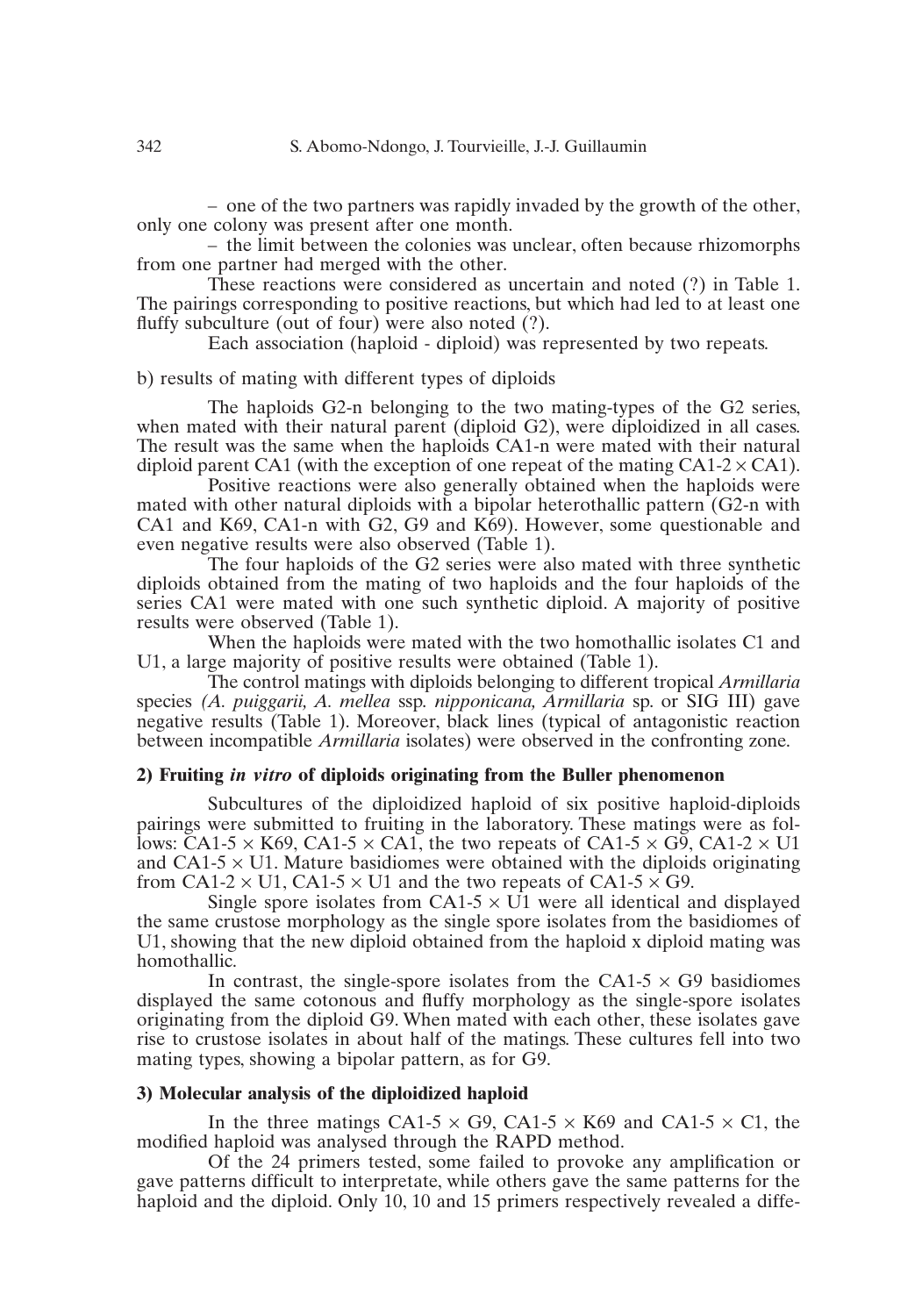rent pattern for the haploid and the diploid donor in the three 3 pairings CA1-5  $\times$  G9, CA1-5  $\times$  K69 and CA1-5  $\times$  C1 (Table 2). These 35 cases were distributed between two situations:

(i) in a majority of cases, the diploidized haploid showed the same pattern as the donor diploid (fig. 2A).

(ii) in some cases, the diploidized haploid showed a recombined pattern between the haploid and the donor (fig. 2B and 2C).

As shown in table 2, for the mating  $CA1-5 \times C1$ , all the RAPD patterns of the diploidized haploid were identical to the patterns of the donor diploid, except in one case when  $CA1-5 \times C1$  differed from C1 by one band only. The same situation was observed for CA1-5  $\times$  G9. In contrast, for the diploid originating from the diploidization of CA1-5 by K69, 7 patterns were recombined (generally for more than 1 band) while for the other 8 primers, the patterns were identical for the diploidized haploid and the donor diploid.

Table 2. Results of the different RAPD profiles obtained from the diploidization of the haploid CA1-5 *(A. heimii)* by 3 diploids G9, C1, K69

Tableau 2. Résultats des différents profils RAPD obtenus de la diploïdisation de l'haplonte CA1-5 d'*A. heimii* par 3 diplontes G9, C1, K69

| Primer            | Sequence $5' \rightarrow 3'$ |     | Diploids |                             |  |
|-------------------|------------------------------|-----|----------|-----------------------------|--|
|                   |                              | G9  | C1       | K69                         |  |
| R 25              | <b>ACTTGAGGCG</b>            | 1   | 1        | $\mathbf{2}$                |  |
| R 28              | <b>ATGGATCGGC</b>            | 0   | 0        |                             |  |
| <b>UBC 31</b>     | CCGGCCTTCC                   | 1   | 1        | 2                           |  |
| OPD <sub>20</sub> | <b>ACCCGGTCAC</b>            | 1   | 1        | 2                           |  |
| <b>OPE 06</b>     | AAGACCCCTC                   | (2) | 9        |                             |  |
| OPE 07            | AGATGCAGCC                   | 1   | 1        | 9                           |  |
| OPE 08            | <b>TCACCACGGT</b>            | 0   | 0        |                             |  |
| <b>OPE 10</b>     | CACCAGGTGA                   | 1   | 1        | $\mathcal{D}_{\mathcal{L}}$ |  |
| OPE <sub>12</sub> | CAGCTCACGA                   | 0   | 0        | 1                           |  |
| OPE <sub>13</sub> | <b>CCCGATTCGG</b>            | 1   | 1        | 1                           |  |
| OPF <sub>01</sub> | <b>ACGGATCCTG</b>            | 1   | 1        | 2                           |  |
| OPF <sub>05</sub> | <b>CCGAATTCCC</b>            | 1   | 1        | (2)                         |  |
| <b>OPG 12</b>     | CAGCTCACGA                   | 0   | 0        |                             |  |
| OPG 14            | <b>GGATGAGACC</b>            | 0   | (2)      |                             |  |
| <b>OPG 16</b>     | <b>AGCGTCCTCC</b>            |     | 1        |                             |  |

1 = identical RAPD profile between the diploidized haploid and the diploid donor.

2 = recombined RAPD pattern of the diploidized haploid between the haploid and the diploid donor.

 $(2)$  = similar to case 2, the difference based on 1 polymorphic band.

0 = identical RAPD pattern between the haploid and the diploid donor.

? = unclear pattern.

1 = profil de l'haplonte diploïdisé identique à celui du diplonte diploïdisant.

2 = profil de l'haplonte diploïdisé recombiné entre les profils de l'haplonte et du diplonte diploïdisant.

(2) = cas 2 reposant sur une difference d'une seule bande.

0 = identité de profil RAPD entre l'haplonte et le diplonte diploïdisant.

? = profil RAPD non interprétable.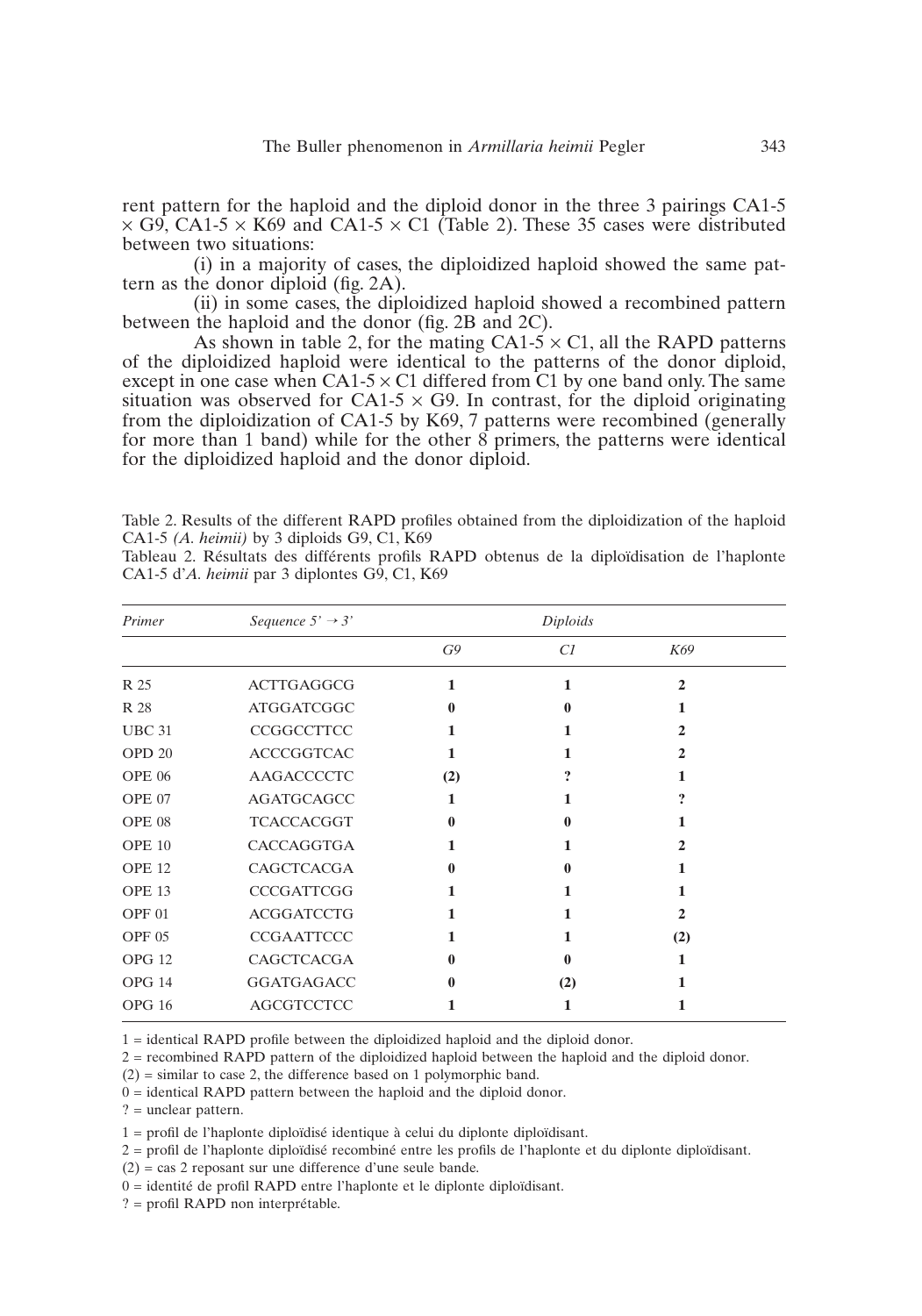

Fig. 2. RAPD patterns. **A.** Mating : Haploid CA1-5 × Diploid C1. Primer: UBC 31. Line 1 : CA1-5 (control); lines 2-3 : diploidized haploid; line  $4:Cl$  (control, grown separately), line 5 : size scale; lines 6-7 : C1 subcultured from the mating. In this case, the diploidized haploid has the same pattern as the donor diploid. **B.** Mating : Haploid CA1-5  $\times$  Diploid K69. Primer: UBC 31. Lines 1-2: CA1-5 (control); lines 3-4: diploidized haploid; lines 5-6: K69 (control, grown separately); lines 7-8: K69 subcultured from the mating. The diploidized haploid is recombined between the haploid and the diploid. **C.** Mating : Haploid CA1-  $5 \times$  Diploid K69. Primer: R25. Line 1: size scale; lines 2-3 : CA1-5 (control); lines 4-5: diploidized haploid; lines 6-7: K69 (control, grown separately); lines 8-9: K69 subcultured from the mating. The diploidized haploid is recombined between the haploid and the diploid.





*Profils RAPD. A. Croisement haplonte CA1-5* × *Diplonte C1. Amorce : UBC 31. Piste 1 : témoin CA1-5; pistes 2-3 : Haplonte diploidisé; piste 4 : témoin C1 (cultivé seul); piste 5 : échelle de taille; pistes 6-7 : C1 (repiqué à partir du croisement). L'haplonte diploïdisé a le même profil que le diplonte donneur. B. Croisement haplonte CA1-5* × *Diplonte K69. Amorce : UBC 31. Pistes 1-2 : témoin CA1-5; pistes 3-4 : Haplonte diploidisé; pistes 5-6 : témoin K69 (cultivé seul); pistes 7-8 : K69 (repiqué à partir du croisement). L'haplonte diploïdisé est recombiné. C. Croisement haplonte CA1-5* × *Diplonte K69. Amorce : R25. Piste 1 : échelle de taille; pistes 2-3 : témoin CA1-5; pistes 4-5 : Haplonte diploidisé; pistes 6-7 : témoin K69 (cultivé seul); pistes 8-9 : K69 (repiqué à partir du croisement). L'haplonte diploïdisé est recombiné.*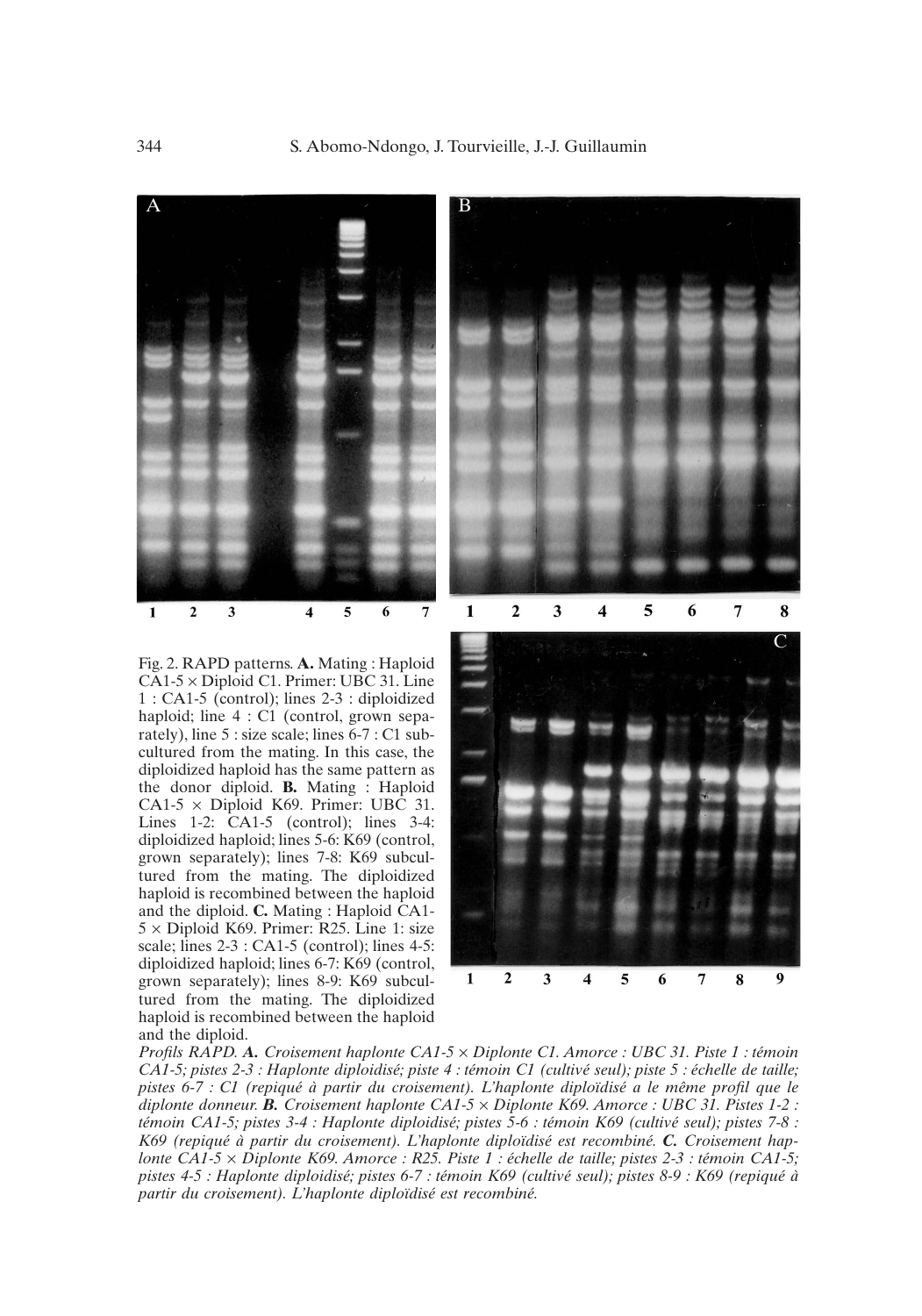With all the primers tested, the diploid donor (subcultured from the mating) and a control consisting of the same diploid isolate grown separately showed completely identical patterns.

## **CONCLUSIONS AND DISCUSSION**

The Buller phenomenon is widespread in the tetrapolar *Armillaria* species of temperate areas (Korhonen 1978, Anderson & Ullrich 1982). The results obtained in the present study show that this 'diploid-haploid mating' also exists in the bipolar populations of the African species *Armillaria heimii* Pegler, the only *Armillaria* species presently known to include bipolar forms.

The haploids which were chosen for this study have a stable, cottonous morphology in culture without appearence of crusts even when they are grown side-by-side with an isolate belonging to a different *Armillaria* species. The modification of the morphology of these haploids, which become crustose after sixteen days when mated with diploids of the same species, is a strong presumption for their diploidization. In addition, the subculture of the peripheral parts of this transformed colony (the parts the most remote from the diploid colony with which the haploid is paired) generally generates a crustose colony. A hypothesis alternative to the Buller phenomenon would be that the hyphae of the diploid isolate paired with the haploid isolate have grown among the hyphae of the haploid colony and that their tips have emerged at its periphery. This hypothesis would involves a strong increase of the growth of the diploid hyphae in contact with the haploid hyphae, a process never observed in *Armillaria*s.

The haploid mycelia of *A. heimii* (which can be obtained only from heterothallic populations of this species) can be diploidized not only by the diploid isolates of these heterothallic populations, but also by diploid isolates from the homothallic populations. This result is a the further argument (in addition to the absence of somatic incompatibility between the diploids, Abomo-Ndongo & Guillaumin 1997) in favour of a single species *Armillaria heimii* despite its extensive variability in many fields (Mohammed et Guillaumin 1993, Abomo-Ndongo 1997). Mwenje and Ride (1996, 1997) described in Zimbabwe three different *Armillaria* groups, among which at least the groups I and III probably belong to this '*A. heimii sensu lato'* defined by the two criteria: 1) absence of somatic incompatibility within the species and 2) sexual compatibility with the haploids of the heterothallic populations of the species (through the Buller phenomenon).

The results show that the ability of the haploids to be diploidized by the diploids is variable (even among the siblings haploids from the same fruiting body). Symmetrically, the diploids are inequal in their capacity to diploidize a given haploid. Surprisingly, in our experiments, the isolate which was the most successful in diploidization of haploids was a homothallic isolate, C1, from Congo.

In a number of pairings, the different subcultures gave different results, some pairings showing the fluffy morphology of a non-transformed haploid, some others showing the diploid, crustose morphology. As stated by Carvalho et al. (1995), the migration of the diploid nuclei into the haploid colony is probably slow and gradual, and it is likely that a mixture of haploid and diploid nuclei subsists for some time in the cytoplasm of the haploid. According to the place where the cutting is taken, the result of the subculture may be different. However, only one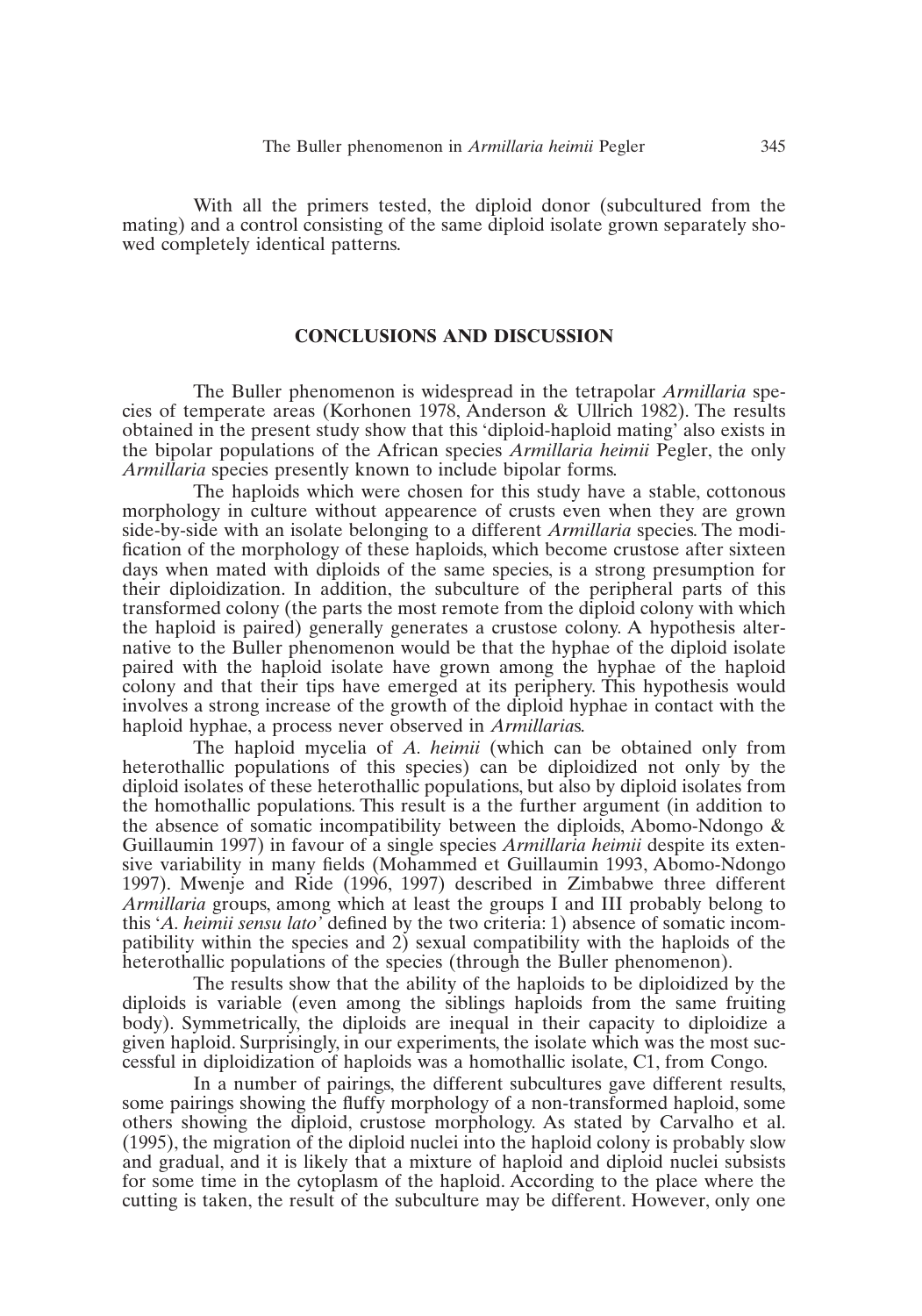generation of subculture is generally sufficient to obtain a homogenous morphology (haploid or diploid), showing that the process of selection of one type of nuclei was completed in the subcultured colony.

To try to understand the origin of the diploid nuclei which are generated in the Buller phenomenon in *Armillaria heimii*, we analysed with RAPD markers three isolates originating from the diploidization of the same haploid by three diploids.

For two of these associations, a large majority of primers showed the same bands in the donor, diploid, isolate and in the diploidized haploid. Their patterns were different only with one primer and this difference dealt with only one band. In both cases, the asssertion of recombination between the haploid and the diploid would be questionable, since it would rest on one pattern only, and on one band in the pattern. For the third association, recombined patterns were observed for 7 primers out of 15, showing that the diploid originating from the Buller phenomenon was recombined, as it was already established for the tetrapolar species *A. ostoyae* (Rizzo & Harrington 1992) and *A. gallica* (Carvalho *et al.* 1995).

The diploid involved in the diploid-haploid matings was not modified by the Buller phenomenon. This observation suggests that the migration of the nuclei is unidirectional and does not involve the haploid nuclei. The same situation had been observed in the other diploid-haploid matings already analysed in *Armillarias*.

#### **REFERENCES**

- ABOMO-NDONGO S., 1997 Morphogénèse et systèmes sexuels chez les isolats du genre *Armillaria* d'Afrique tropicale. *Thèse de Doctorat*, Université Blaise Pascal (Clermont-Ferrand II), avril 1997, N° 893, 219 p.
- ABOMO-NDONGO S. & GUILLAUMIN J.-J., 1997 Somatic incompatibility among African *Armillaria* isolates. *European journal of forest pathology*, 27: 201-206.
- ABOMO-NDONGO S., MOHAMMED C. & GUILLAUMIN J.-J., 1997 Sexual behaviour of African *Armillaria* isolates. *European journal of forest pathology*, 27: 207- 224.
- AINSWORTH A.M., RAYNER A.D.M., BROXHOLME S.J. & BEECHING J.R., 1990 Occurrence of unilateral genetic transfer and genomic replacement between two strains of *Stereum hirsutum* from non-outcrossing and outcrossing populations. *New phytologist*, 115: 119-128.
- ANDERSON J.B. & ULLRICH R.C., 1982 Diploids of *Armillaria mellea*: synthesis, stability and mating behaviour. *Canadian journal of botany*, 60: 432-439.
- BULLER A.H.R., 1931 Researches on fungi. Vol. IV. LONGMANS GREEN and Co. Ed. London.
- CARVALHO D.B., SMITH M.L & ANDERSON J.B., 1995 Genetic exchange between diploid and haploid mycelia of *Armillaria gallica*. *Mycological research,* 99 (6): 641-647*.*
- CHA J.Y. & IGARASHI T., 1995 A note on *Armillaria mellea* subsp. *nipponica* subsp. nov. in Japan. *Mycoscience*, 36: 143-146.
- GUILLAUMIN J.-J., 1986 Contribution à l'étude des Armillaires phytopathogènes, en particulier du groupe *mellea:* cycle caryologique, notion d'espèce, rôle biologique des espèces. Thèse d'Etat, Université Claude Bernard (Lyon), 270 p.
- GUILLAUMIN J.-J., ANDERSON J.B., LEGRAND P., GHAHARI S. & BERTHELAY S., 1996 – A comparison of different methods for the identification of genets of *Armillaria* spp. *The new phytologist*, 133: 333-343.